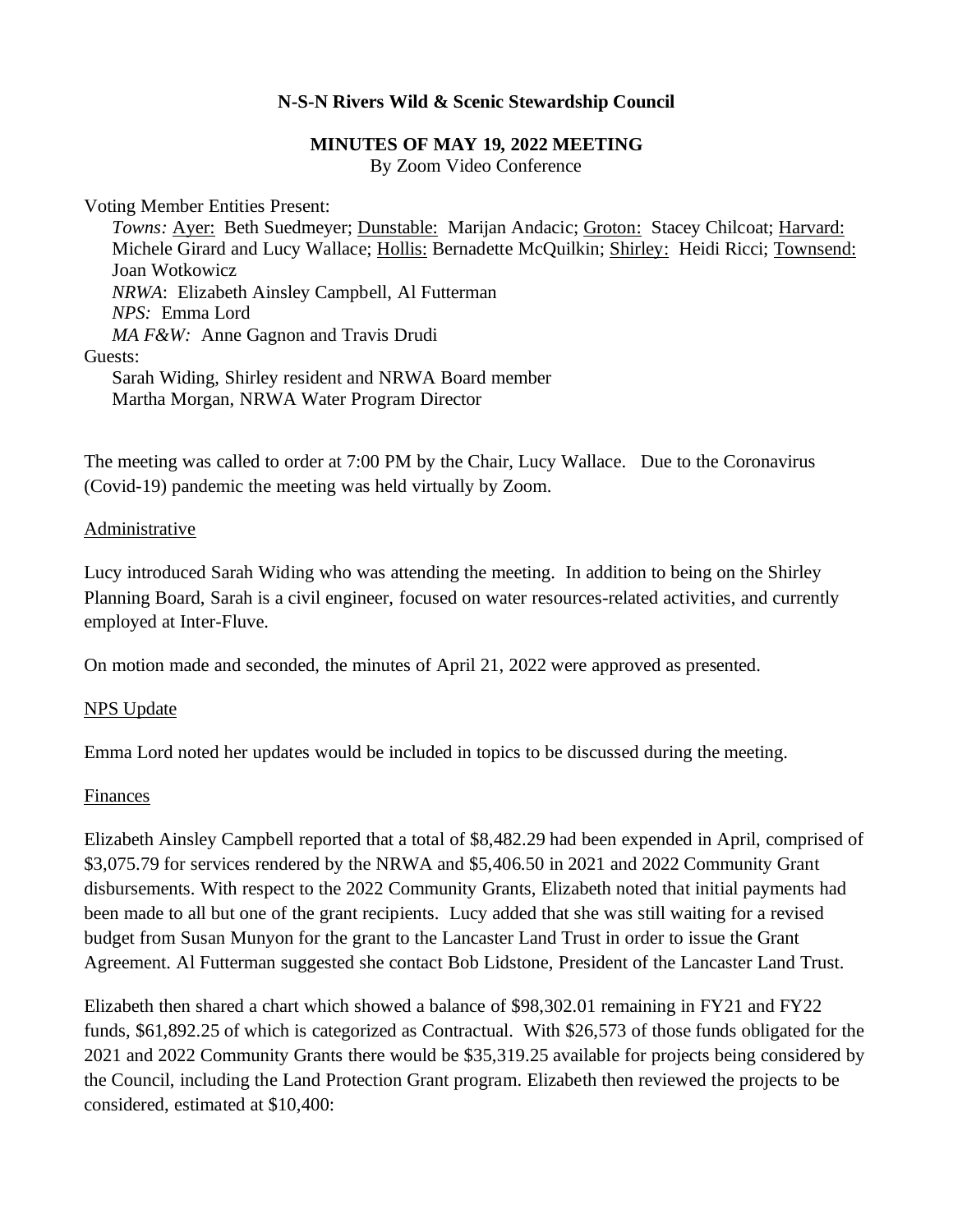- Invasive Species Workshop: \$1,900
- EZ Dock: ~\$6,000 (still waiting for firmer figure from Paula Terrasi)
- FLP Consultant, Janet Morrison (should the Council approve): \$2,500

Several projects were now either on hold or would not require funding by the Council One such project is signage at river crossings. Martha Morgan, who has been spearheading this project, reported that a number of factors have put this project on hold for the moment, such as NPS requirements for signage size (too large), the contractor's (MA Department of Corrections) inability to replicate the W&S logo, and issues with getting permission for signs on town roads. Emma added that her contacts at the NPS suggested we pause this project while NPS is reviewing its signage requirements. The NPS is hoping to have the new signage requirements approved and included in the federal highway manual (Manual on Uniform Traffic Control Devices – MUTCD) so that signs could also be put up on numbered state roads and highways, in addition to town roads.

Bernadette McQuilkin, who has been working with Emma on the StoryMap project, reported that we would have access to NPS software and use of its license for posting the StoryMap on our website. Hence, it is unlikely that Council funds will be required for this project.

In response to a question from Elizabeth, Emma reported that she did not yet have new information on funding that may be needed to participate in the Dragonfly Mercury project. She expects to have that amount confirmed in the next week or so.

Pending confirmation of the funding for the Dragonfly Mercury project, Council would have approximately \$24,919 for additional Contractual projects, including the Land Protection Grant applications to be considered later in the meeting.

There is also a balance of \$27,474 remaining in NRWA Personnel, Fringe, Travel and Supplies, plus Fiduciary and Indirect of \$8,936. A certain amount will be expended on supplies for the upcoming Environmental Education series, as well as staff time for this program. In addition, NRWA staff time will be expended on the Water Chestnut pull activities in Pepperell Pond. The remaining funds will be rolled over into FY23.

# FY23 Budget

Emma reported that the FY23 Budget is being reviewed by the regional Financial Assistance Team. She expects that it will be approved by July  $1<sup>st</sup>$  so that FY23 funds will be available on July  $1<sup>st</sup>$ .

## Forest Legacy Program

Lucy reported that the outreach to landowners made by members of the Steering Committee resulted in all but a few being willing to stay in the program for another year. Anne Gagnon requested withdrawal of the Hollingsworth & Vose property in Groton as she will seek state funding to acquire it this year. Given the willingness of landowners to continue, the Steering Committee was looking at options for improving our application and would come back to the Council with a recommendation. Lucy then referred to the proposal from Janet Morrison to provide consulting services at her discounted rate of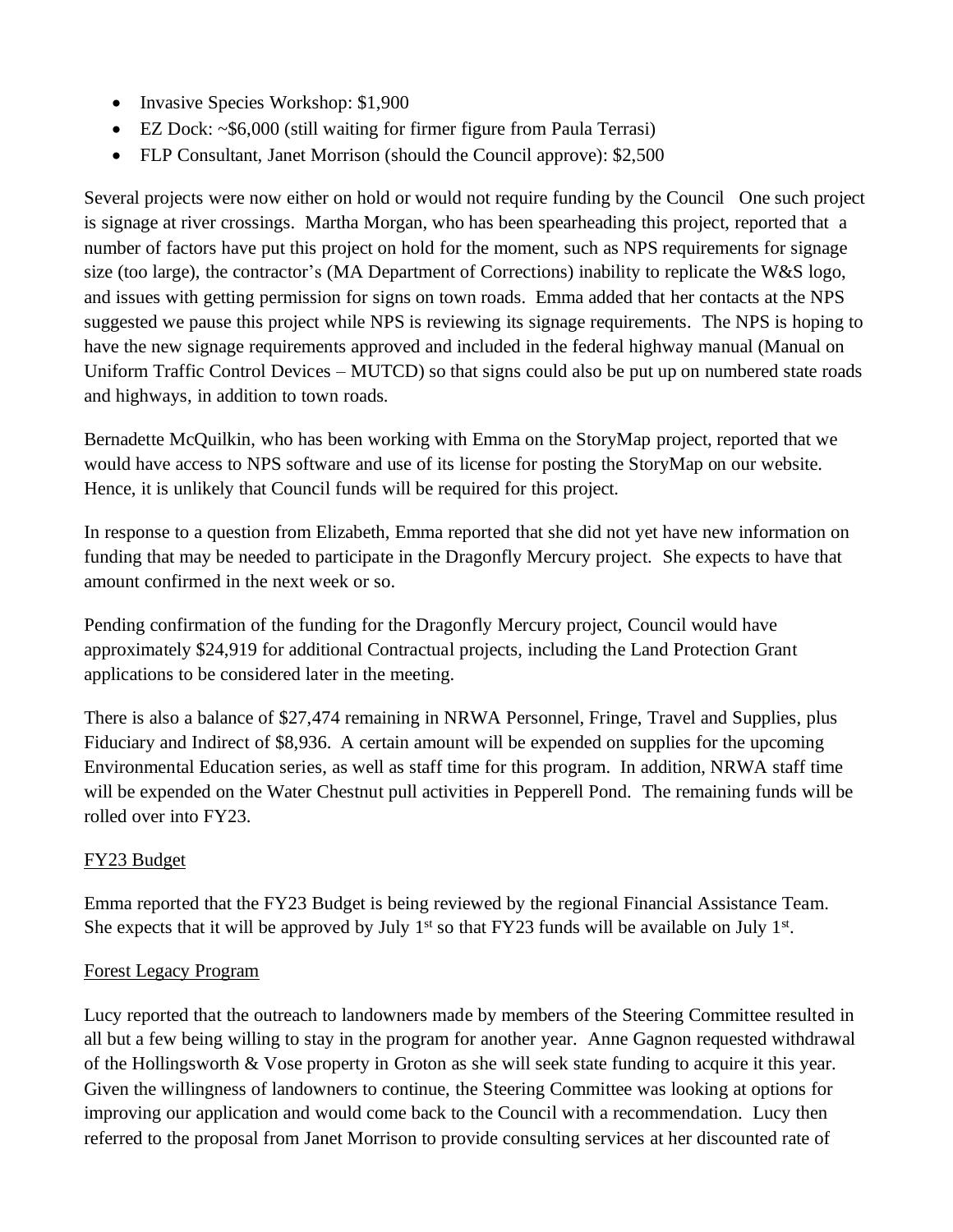\$75/hour at a total cost not to exceed \$2,500. The services she would be providing would be similar to those she provided last year in preparing the application. On motion made and seconded, the Council approved retaining Janet's services.

## Land Protection Grants

Lucy opened the discussion noting we had received two applications for funding, each for the maximum of \$10,000 stated in the Request for Proposals. The Council reviewed each application.

- Brookline Conservation Commission: \$10,000 to be applied to the acquisition of four parcels, either abutting protected town land or within a corridor designated for protection. While the Town Meeting has approved borrowing the balance of funds for this acquisition (\$1,177.500), any additional funds the Council might make available would be appreciated to help offset the borrowing. The Council approved an award of \$10,000.
- Townsend Conservation Land Trust (TCLT): \$10,000 to cover the cost of surveying 3 properties currently owned by TCLT which are to be transferred to the North County Land Trust. As the total cost for surveying is \$15,000, TCLT will be providing \$1,500 in personnel in-kind and \$5,000 in cash match. The Council approved an award of \$10,000.

Circling back to the budget discussion led by Elizabeth, Lucy noted there is approximately \$24,919 remaining in Contracts budget category. With the full award of these two grants, there would be a balance of \$4,919 remaining. The Council could either award one or both applicant additional funds to zero out this balance or wait to see if other projects arose. Elizabeth suggested waiting until June when she will have an even more precise accounting of account balances, at which time the Council could consider awarding the applicants additional funds.

## Squannacook River WMA

Lucy announced that the Shirley and Townsend Conservation Commissions would be holding hearings in the coming weeks on the Notice of Intent (NOI) filed by MassWildlife. The schedule suggested by MassWildlife was as follows:

- Shirley: Hearings on May 24<sup>th</sup> and June  $14<sup>th</sup>$ ; site walk on May  $31<sup>st</sup>$
- Townsend: Hearings on June  $8<sup>th</sup>$  and June  $22<sup>nd</sup>$ ; site walk on June 13th

She had recently learned that the Shirley hearing, scheduled for May 24<sup>th</sup>, was to be opened and then immediately continued to June 14<sup>th</sup> due to an "administrative error" in documents included in the filing. She was not sure how that would impact the proposed site walk on May  $31<sup>st</sup>$  nor when the second hearing would be held. In addition, Al Futterman had notified the two towns that a 9-acre parcel owned by Townsend which abuts the SRWMA was not shown on the map included with the NOI filing.

Heidi Ricci shared the gist of an email she had sent, as a private citizen and not as an associate of the Shirley Conservation Commission or affiliation with MassAudubon, to Chalis Bird, MassWildlife Biologist, and Mike Fleming, Shirley Conservation Agent, in which she expressed her concerns with the NOI. Some of these concerns included: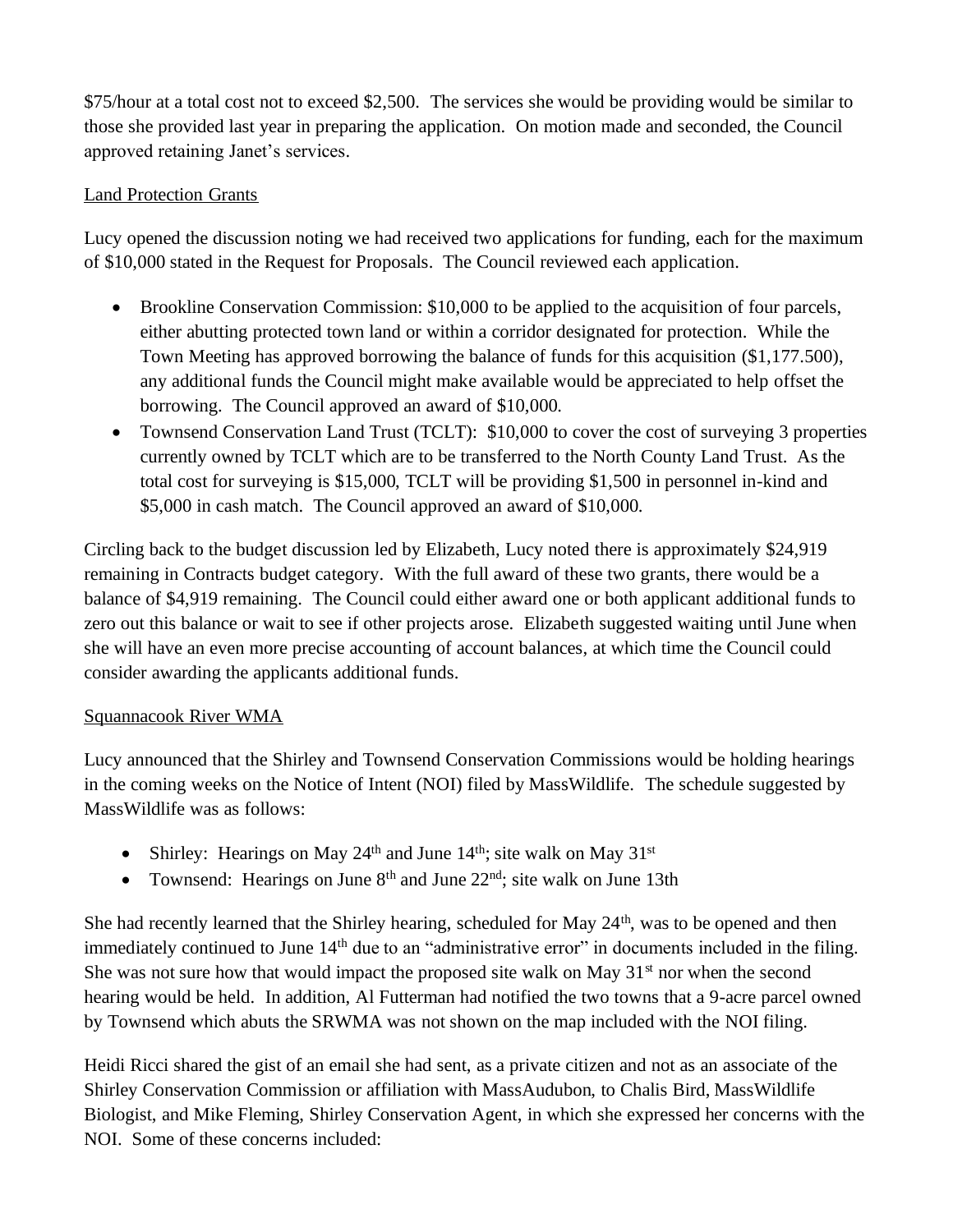- The NOI is essentially incomplete as it does not contain plans showing wetlands delineation, sites of stream crossings, method for sedimentation control, etc.
- The zone 2 for the Shirley well heads is not included on the site maps.
- There is no information on other local permits that may be required, such as one from the Shirley Planning Board under the town's stormwater discharge bylaw.

Heidi acknowledged her respect for the professionalism and dedication of the MassWildlife staff to its work but felt the scope of this project was too large and the NOI and other information provided to date too general and lacking in specificity. Furthermore, this project stands to destroy one of the most pristine areas in this area.

Lucy then opened the discussion to others, beginning by reminding the Council that the NRWA Board of Directors had requested a 3-year moratorium. She added that the Council's area of concern could be considered limited to a buffer along the river, perhaps up to 200 feet, or cover more of the site, noting that the first goal of the Chapter on Biological Diversity in the *Stewardship Plan* is to "sustain and enhance existing biological diversity along and within the rivers and their tributaries." The proposed restoration and on-going management could negatively impact not only the river but also the range of species dependent upon the present forested habitat. Al added that approximately 2 miles of the 16.4 mile Squannacook River (or 12%) borders this portion of the SRWMA

A lengthy discussion followed with questions and comments ranging from:

- the amount of cutting near the river
- the concern over lack of delineation of work area adjacent to the river
- lack of performance standards for work near resource areas the river and vernal pools
- cutting too close to the river, which could destabilize the sandy banks, increase erosion of the banks and lead to sedimentation downstream of the site
- the health of the remaining trees and ability to withstand strong wind events, given evidence of blow downs at other MassWildlife restored sites
- uncertainty of future expansions to restoration of other Mass Wildlife lands in this area, given this project is referred to as Phase 1
- management of invasives
- apparent unwillingness of MassWildlife to engage the public

Al shared an email from David Foster, Director of Harvard Forest, regarding this project which he considered "the antithesis of sustainability" beginning with the removal of trees, followed by burning and repeated application of herbicides and periodic burning to maintain this "restored" habitat. He added that MassWildlife has a goal of restore 20% - 25% of its holdings statewide for open habitat to support globally rare species, most of which are associated with coastal but not inland areas.

Lucy asked Emma what the NPS concerns might be with this project. Emma responded that under Section 10a of the Wild & Scenic Rivers Act, the NPS's interest is in protecting and enhancing the values for which the rivers was designated. Even though the project may include federal funding